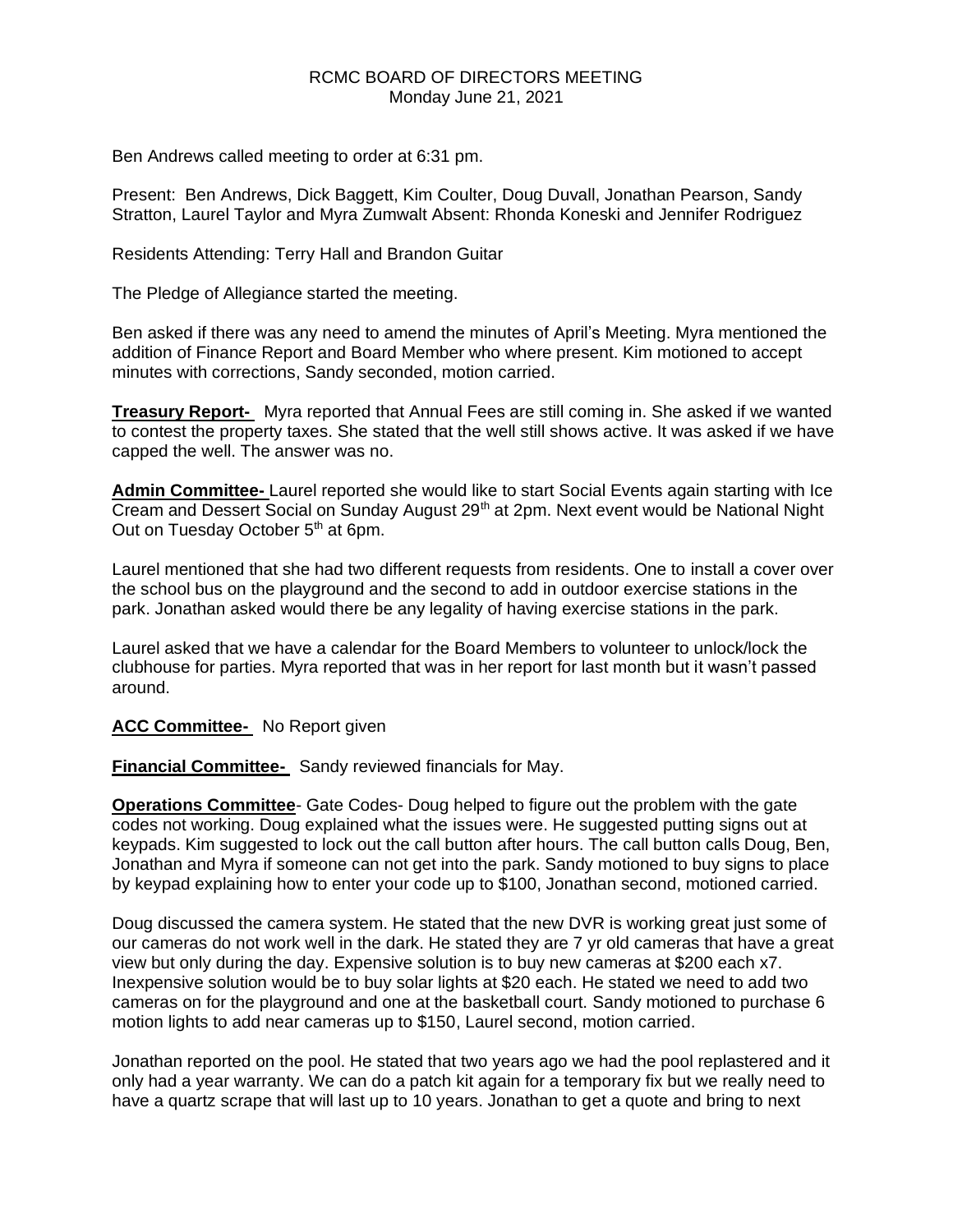meeting. We were contacted by a resident that the light in the deep end of the pool was hanging. After the pool company came to look at the light it was determined it needed to be replaced. Laurel asked if the kids that were caught putting pool furniture in the pool was the cause of the plaster damage. Jonathan said no.

Jonathan report on the workday that was held on June  $5<sup>th</sup>$ . Twelve people were in attendance and all work was completed. Basketball backboard was replaced, old picnic tables were removed, and trees along back fence cleaned up.

Terry Hall was introduced. He is a resident of the neighborhood and he gave the board a bid for lawn maintenance in the park.

After discussion on the job of caretaker it was determined to hire a new caretaker.

Doug mentioned that he watched a resident reach over the fence and push the button to open the pool gate. He suggested to get a bigger box so that would not be an issue in the future.

**Rules Committee-** Kim reported that the Consequences document has been filed and now we can hold people accountable. She stated that she is reviewing and updating the rental agreement to include a checklist for renters. Kim mentioned that the Associate membership had not been changed on the website and needed to coincides with the Annual Membership. Kim motioned to change the Associate membership fee to match that of the Annual Membership, Doug second, motion carried.

Ben asked Kim to look at the new legislative laws that will go into effect in September.

## **Old Business**

Ben reported on the attorney's response to collecting delinquent assessments. He stated we need a standard procedure in place.

### **New Business**

Alternative Security and Maintenance of park- Doug brought the idea of bringing a full time RVer to be responsible for upkeep of park to include security. We would need to provide a RV pad, sewer and electric. A mower would have to be purchased as well. The Board agreed to table until a later time. Dick suggested getting a cost on what all is needed.

POA & Board Procedures- Ben went over some of the procedures. He stated that if an item is brought up in Open Forum or during Chair time that needs a vote it would need to be on the agenda and sent in to Ben a week in advance. He stated with the new rules coming into play we will be required to send out meeting notice 6 day prior to meeting. Ben stated managing the association is the responsibility of all the directors and all are equal. Ben said that if unforeseen repairs and maintenance comes up and can't wait you must call and receive approval and/or input from Board. It was also discussed that you must get more than one bid for a project. Three bids are preferred. It was asked for all Board members to please read the minutes even if you were not at the meeting so that you are up to date on what when on at the previous meeting. Ben also mentioned that it is disrespectful to have side conversations during our meetings.

# **Open Forum**

Brandon Guitar stated in May he sent in a request for additional information of adding a garage on an adjacent lot but has not heard back from ACC. Laurel stated she would get with Rhonda then get back with him. He also asked what gets enforced and how does it get enforced. He